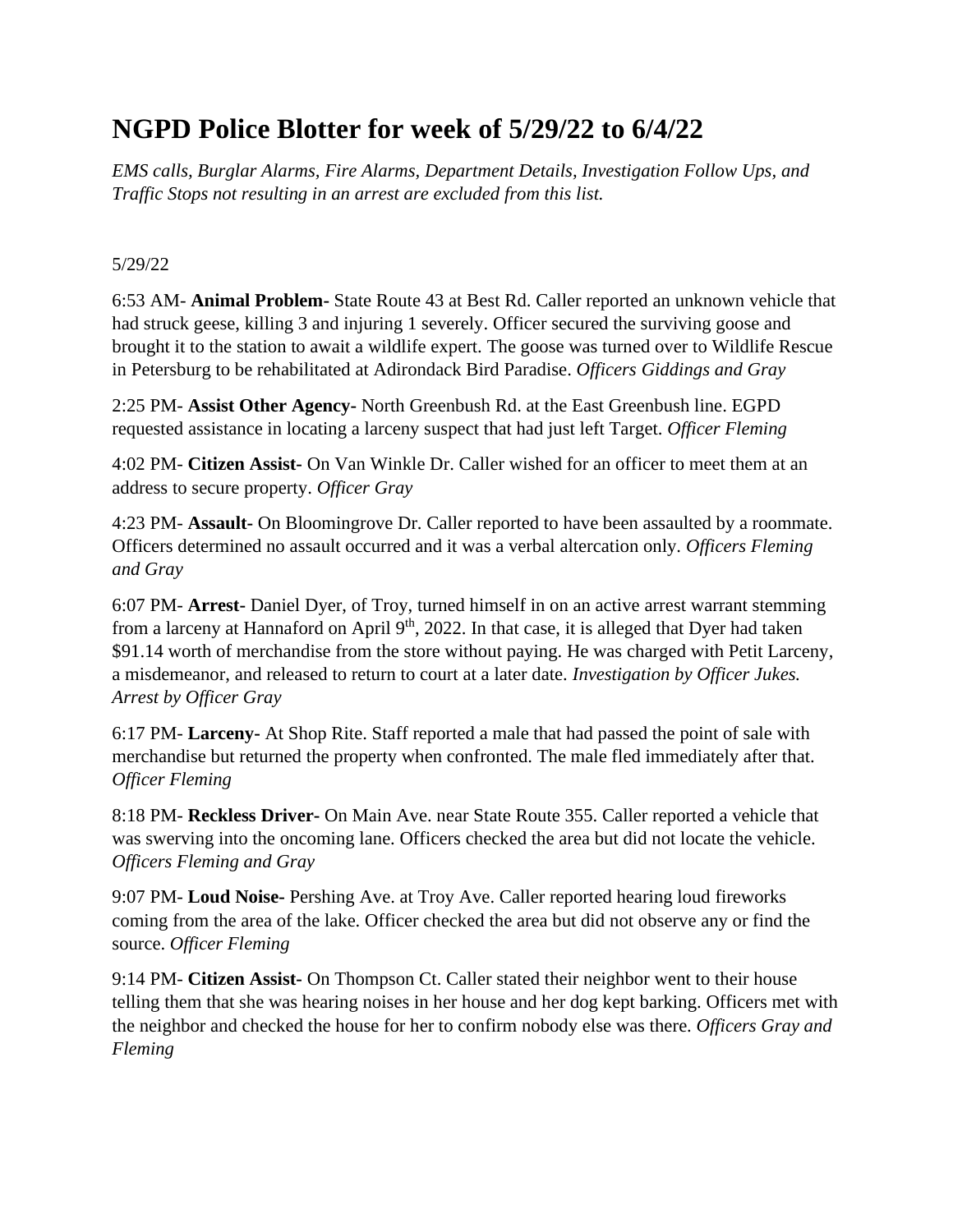#### 5/30/22

1:00 AM- **Suspicious Person-** On Main Ave. near Orchard Terr. Caller reported a male that was attempting to flag down passing vehicles and was urinating in the roadway. Officer located the male and determined that he was highly intoxicated. A family member was contacted to respond to pick him up. *Sergeant Mears*

6:23 PM- **Property Damage Auto Accident-** In the Hannaford parking lot. *Sergeant Bourdeau*

8:19 PM- **Assist Other Agency-** State Route 43 near Cobb Hill Rd. RCSO requested a unit check the area for a reported disabled vehicle. Officer checked the length to State Route 150 but did not locate the vehicle. *Sergeant Mears*

## 5/31/22

9:36 AM- **Domestic Dispute-** On Lape Rd. *Sergeant Deeb*

10:39 AM- **Property Damage Auto Accident-** In the St. Michael's Church parking lot. *Sergeant Deeb*

11:36 AM- **Animal Problem-** On Winter St. Ext. near Williams Rd. Caller reported seeing a black bear walking through a field towards Twin Town Little League. Van Rensselaer Manor, LaSalle Institute, and Hudson Valley Community College were notified. A few minutes later, HVCC Public Safety reported seeing the bear on their surveillance as it went towards the Troy dump. *Officers Peasley, Gervais, and Sergeant Deeb*

12:15 PM- **Larceny-** In the 400 block of North Greenbush Rd. Caller reported a theft of a bicycle from a yard. Investigation ongoing. *Officer Peasley*

12:46 PM- **Emotionally Distressed Person-** At Vanderheyden. Staff reported a student that was out of control. Officers interviewed the student and transported them to Samaritan Hospital for a mental health evaluation. Officers Gervais, Peasley, and *Sergeant Deeb*

12:59 PM- **Fight-** At the CDTA Park and Ride. Caller reported two females actively fighting in the parking lot. Rensselaer City PD and East Greenbush PD also responded as NGPD units were responding from the previous call location. Officers located the females who stated they were having a verbal argument only and wanted nothing from the police. *Officer Peasley and Sergeant Deeb*

2:09 PM- **Suspicious Person-** At Fresenius Kidney Care. Staff reported a male that had gone to the front desk and demanded a sandwich. Staff informed him that it was not a deli and to leave. The male reportedly left several times but kept returning demanding that he knew they had sandwiches. Officers located the male a short distance away but he was uncooperative. Officers were familiar with him from previous encounters in the area. He was advised to not return to that location. *Sergeant Deeb and Officer Peasley*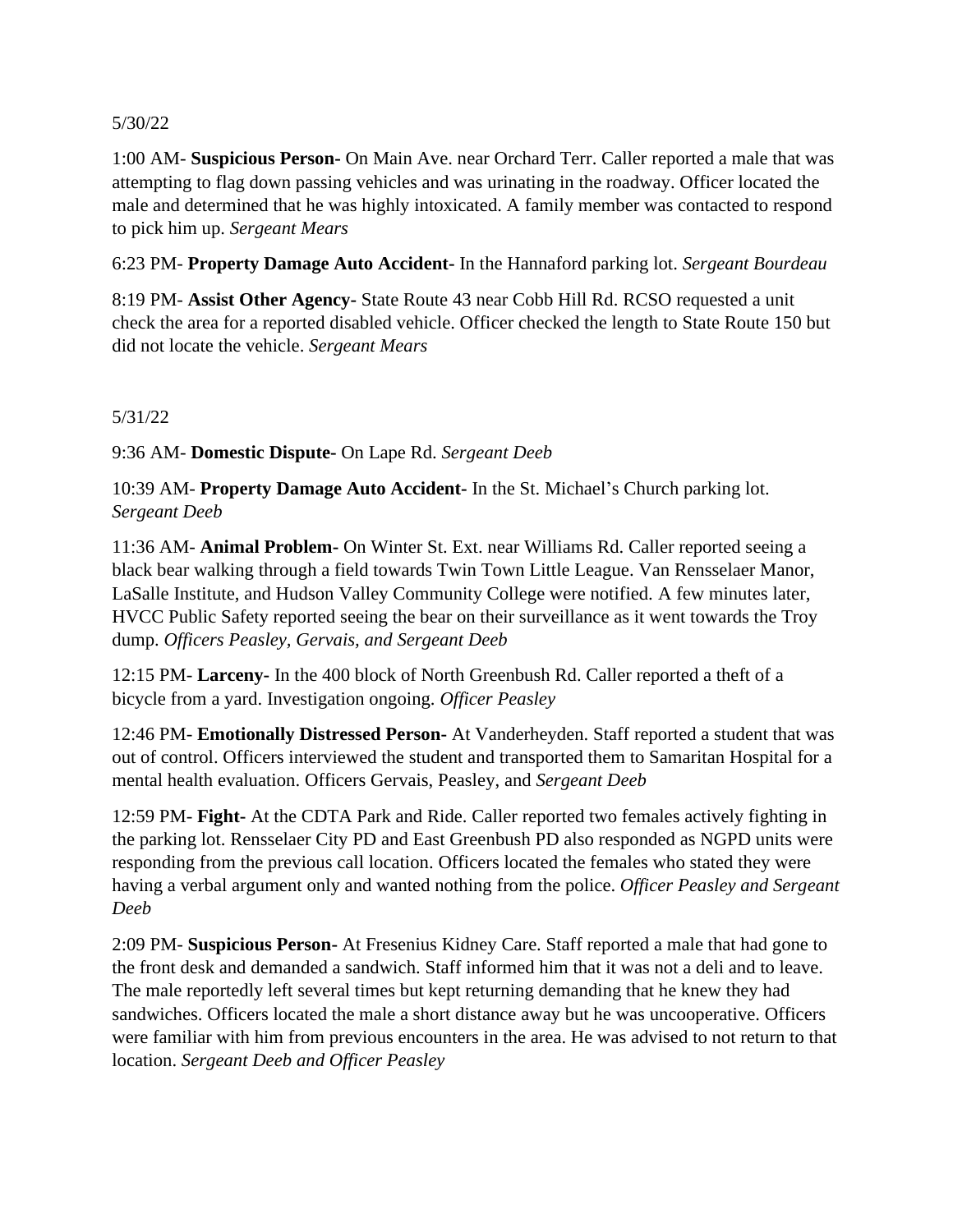2:51 PM- **Larceny-** At Hannaford. Staff reported that a customer told them that her phone had been stolen while in the store. The customer was no longer at the store and her identity was not known. *Officer Fleming*

3:08 PM- **Parking Complaint-** On Powell St. Caller reported an unoccupied vehicle parked in front of their residence. Officer spoke to a neighbor who agreed to move it. *Officer Gray*

4:13 PM- **Suspicious Person-** At Home Depot. Caller reported paying for merchandise before exiting the store. As the caller got outside, a female rushed up to him and began trying to search him and was asking about a knife. Caller asked the female if she worked at the store and she said no before running away. Officer determined it was an employee who believed the caller had stolen merchandise. All parties advised. *Officer Gray*

5:30 PM- **Arrest-** Joseph Schneider, of Troy, turned himself in on an active warrant stemming from an incident on April  $26<sup>th</sup>$ , 2022. In that incident, dispatch received a call from a male who reported an individual that had overdosed on narcotics. Investigation revealed that nobody was at the residence in question and the call was placed maliciously. Schneider was charged with Falsely Reporting an Incident 3<sup>rd</sup> degree, a misdemeanor. He was released to return to court at a later date. *Investigation by Detective Walsh. Arrest by Sergeant Bourdeau*

5:47 PM- **Larceny-** On Haywood Ln. Caller reported that a dirt bike had been stolen from the residence. Investigation ongoing. *Officer Gray*

5:48 PM- **Vehicle Lockout-** In the 100 block of Main Ave. *Officer Fleming*

6:00 PM- **Larceny-** At Home Depot. Staff wished to report a theft that had occurred the previous evening. Investigation ongoing. *Officer Gray*

6:12 PM- **Emotionally Distressed Person-** In the Panera Bread parking lot. Caller stated they were unable to get their child to get into the vehicle and that the child was being disruptive. Upon arriving, officers found that the youth had gotten into the vehicle and the parents didn't require any further assistance. *Officer Gray and Sergeant Bourdeau*

6:31 PM- **Larceny-** At the Stewart's Shop on Glenmore Rd. Staff reported a subject that had pumped \$47.26 in fuel and left without paying. Investigation ongoing. *Officer Gray*

6:52 PM- **Loud Noise-** On Forest Hills Blvd. Caller reported what sounded like explosions in the woods. This is an ongoing issue and likely fireworks. Officer checked the area but did not locate a source or hear any of the noises. *Officer Gray*

# 6/1/22

9:28 AM- **Larceny-** At the station. A resident wished to speak to an officer about a fraudulent online transaction. Investigation ongoing. *Officer Catlin*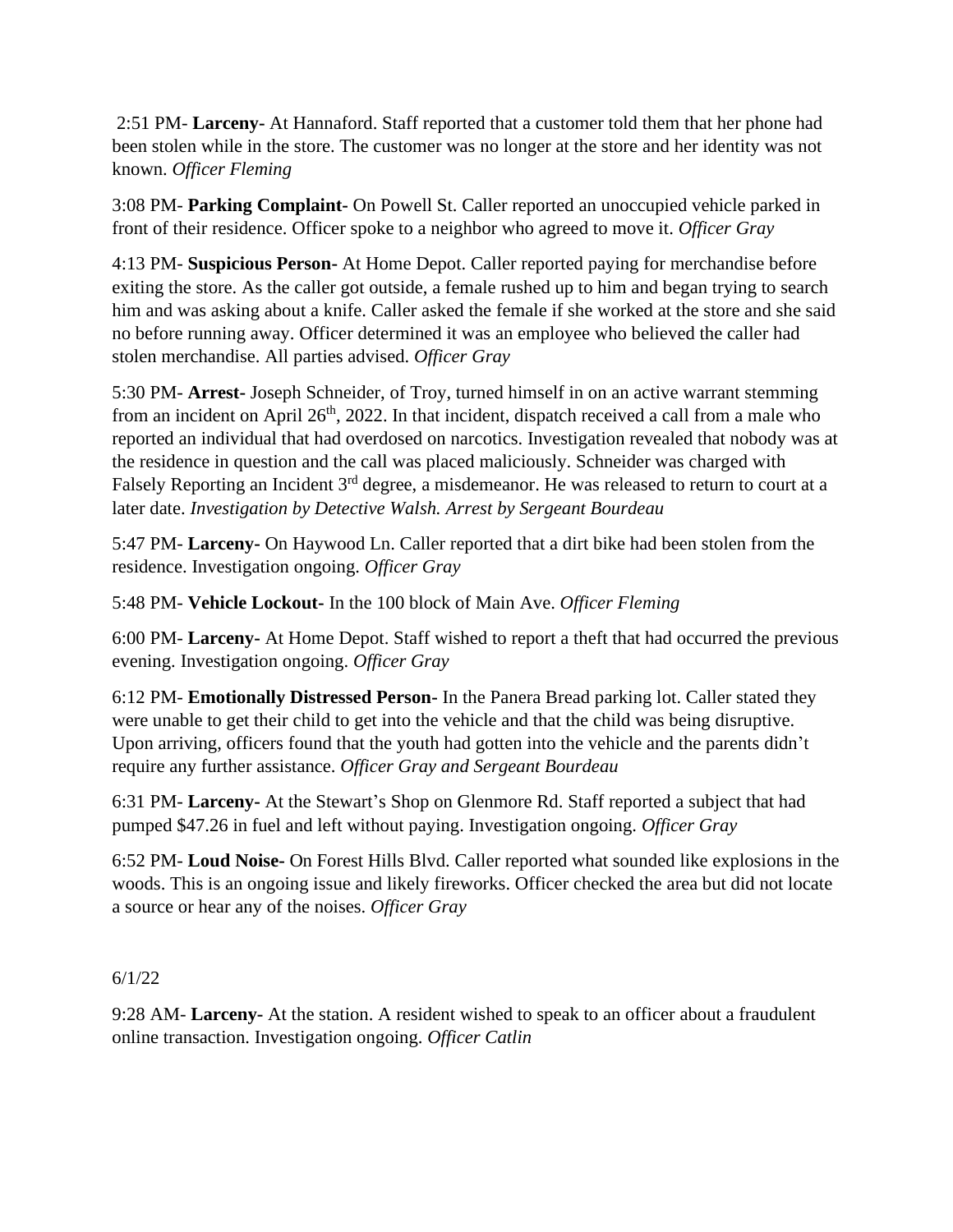10:55 AM- **Larceny-** At Sadudee Thai Restaurant. Staff reported that about \$30 worth of used cooking oil had been taken from the storage tank behind the building. Investigation ongoing. *Officer Gervais*

11:38 AM- **Domestic Dispute**- At WellNow North. *Officers Gervais, Catlin, Peasley, and Sergeant Deeb*

12:00 AM- **Harassment-** At Vanderheyden. Staff reported that a student had made a threat the previous day to bring a gun to school. Investigation ongoing. *Officer Gervais*

1:21 PM- **Domestic Dispute**- At the station. A resident wished to report a non-active incident. *Officer Catlin*

1:29 PM- **Property Damage Auto Accident-** On Snyder's Lake Rd. near Bailey Mountain Fish and Game Club. *Officer Peasley*

1:45 PM- **911 Hang Up-** At the Eastwyck Village Apartments. Determined to be an issue with the phone line. *Officer Gervais*

2:03 PM- **Fight-** At WellNow North. Caller stated two females entered the business looking for an employee and began damaging property when they couldn't find that employee. Suspects fled prior to officers arriving. The incident was believed to be connected to the domestic dispute at that location earlier in the day. Investigation ongoing. *Sergeant Deeb, Officers Peasley and Gervais*

3:51 PM- **Fight-** At Auto Zone. Caller stated two parties were fighting in the parking lot. Prior to an officer arriving, caller reported that the parties had separated and it was over one of them hitting the other's car with their door. Both parties were gone when the officers arrived. *Officer Schrader and Sergeant Bourdeau*

5:04 PM- **Property Damage Auto Accident-** At the Stewart's Shop on Bloomingrove Dr. One party from the previous call wished to meet with an officer about the damage to their vehicle. *Officer Schrader*

6:00 PM- **Arrest-** A 16-year-old juvenile was taken into custody regarding the earlier call at Vanderheyden for a student that threatened to bring a gun to school. It was determined that the student had no access to a weapon and did not pose an imminent threat. The student was charged with Making a Terroristic Threat, a felony, and arraigned at North Greenbush Town Court. The student was released to the custody of their parents to return to court at a later date. Due to the arrestee's age, their name will not be released. *Investigation and arrest by Lieutenant Croll and Detective Stehr.* 

6:14 PM- **Trespass-** At Vanderheyden. Staff reported a student from another campus was on the main campus without permission to be there and would not leave. Officer spoke with the student and attempted to calm them down. Officer agreed to walk around the circle a couple of times with the student if they agreed to get into the van to be brought back to their residence. The student agreed and the officer walked with them. The student then got into the van with no further issues. *Officer Gray*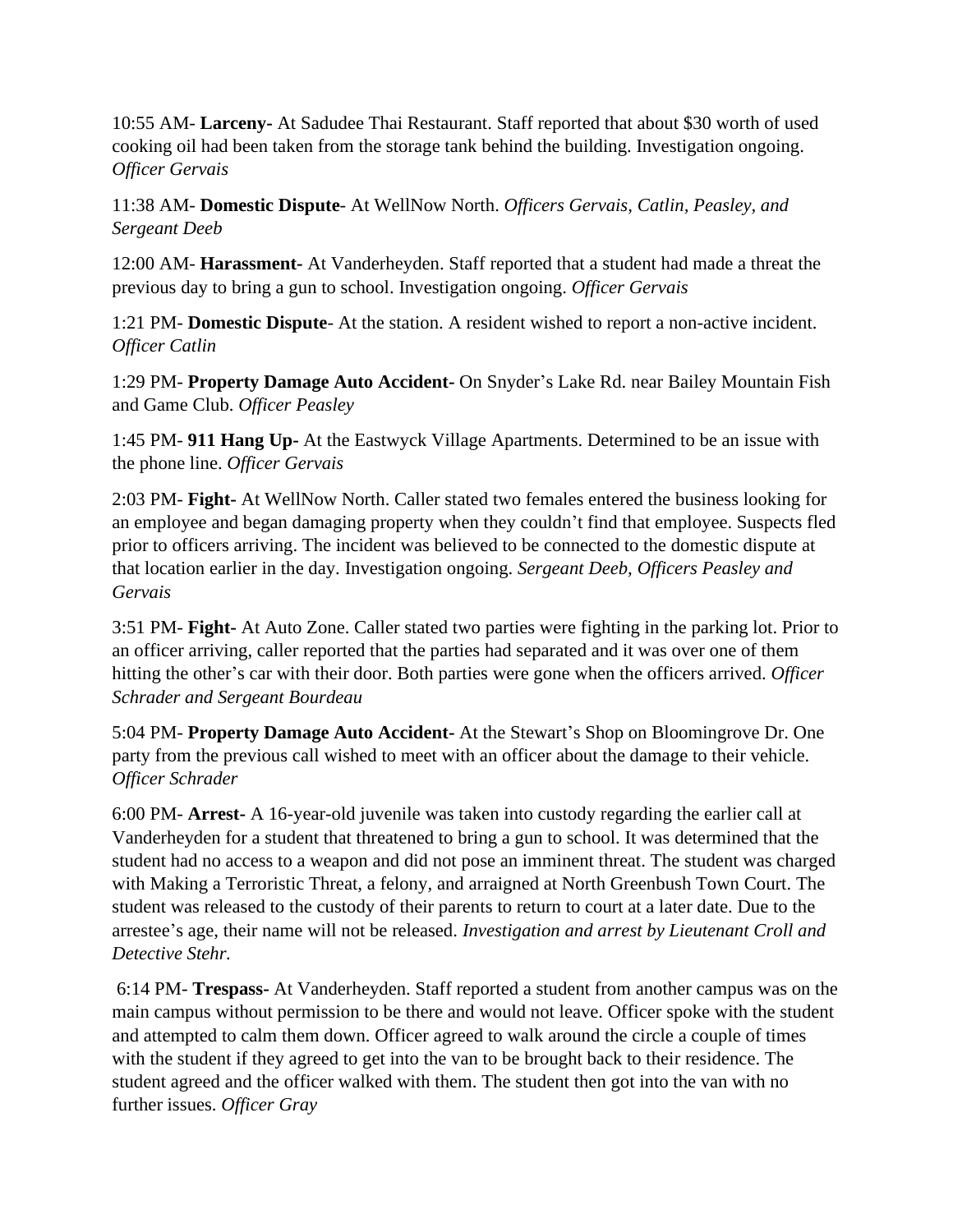6:38 PM- **Assist Other Agency-** On Palladino Ln. Troy PD requested an officer attempt to make contact with a resident regarding an issue with their dog. Officer attempted contact but did not locate the person in question. *Officer Gray*

6:55 PM- **Property Damage Auto Accident-** On Washington Ave. Ext. at State Route 43. Caller reported a vehicle that had crashed near the intersection. Caller stated the driver was being aggressive with them and others on the scene. Officers spoke to the driver and calmed him down and an investigation into the crash began. *Sergeant Bourdeau and Officer Gray*

# 6/2/22

12:30 AM- **Criminal Mischief-** In the 100 block of Williams Rd. Caller stated they had a verbal altercation with an individual which became physical. As the caller attempted to leave, the other party punched out a window on the caller's vehicle. Investigation ongoing. *Officers Jukes and Giddings*

3:14 AM- **Suspicious Person-** In front of Full Effect Tattoo Shop. Officer observed a male sitting in front of the closed business. The subject refused to identify themselves but the officer recognized them from previous encounters as being homeless. Officer advised the subject to leave the property, which they did. *Officer Jukes*

6:27 AM- **Loud Noise-** On Anthony St. Caller stated construction crews were being loud and were not supposed to start until 7 AM. Officer advised the workers. *Officer Jukes*

6:49 AM- **Suspicious Person-** At Don Cook Jewelry. Caller reported finding a male sleeping on the front steps. The male had left towards the CVS parking lot. Officer located the male in the rear of CVS and found it was the same subject as earlier in the evening. The subject was advised again to stay away from closed businesses. *Officers Jukes and Giddings*

### 9:29 AM- **Vehicle Lockout-** On Frederick Pl. *Sergeant Deeb*

1:21 PM- **Arrest-** Ryan Saleh, of Troy, was arrested following a report of theft that had just occurred at Home Depot. Staff reported that two subjects stole merchandise and fled the store. Saleh was located at CDTA Park and Ride by an EGPD officer. Saleh was identified by the caller as being one of the two suspects and was taken into custody. He was charged with Petit Lareny, a misdemeanor, and turned over to Schenectady PD on an outstanding warrant. *Officer Catlin and Sergeant Deeb*

4:05 PM- **Unwanted Guest-** At Ulta Beauty. Staff reported that a female had attempted to return product without a receipt and became irate when staff wouldn't process it. The female was told to leave several times but refused to do so right away. The female had gone prior to staff calling the police. Officer attempted to make contact with the female but the phone number the store had on file was incorrect. *Officer Gray*

6:12 PM- **Citizen Assist-** On Birch St. Caller reported a family member with dementia that had entered their neighbor's home. Caller was looking for guidance about what to do to avoid that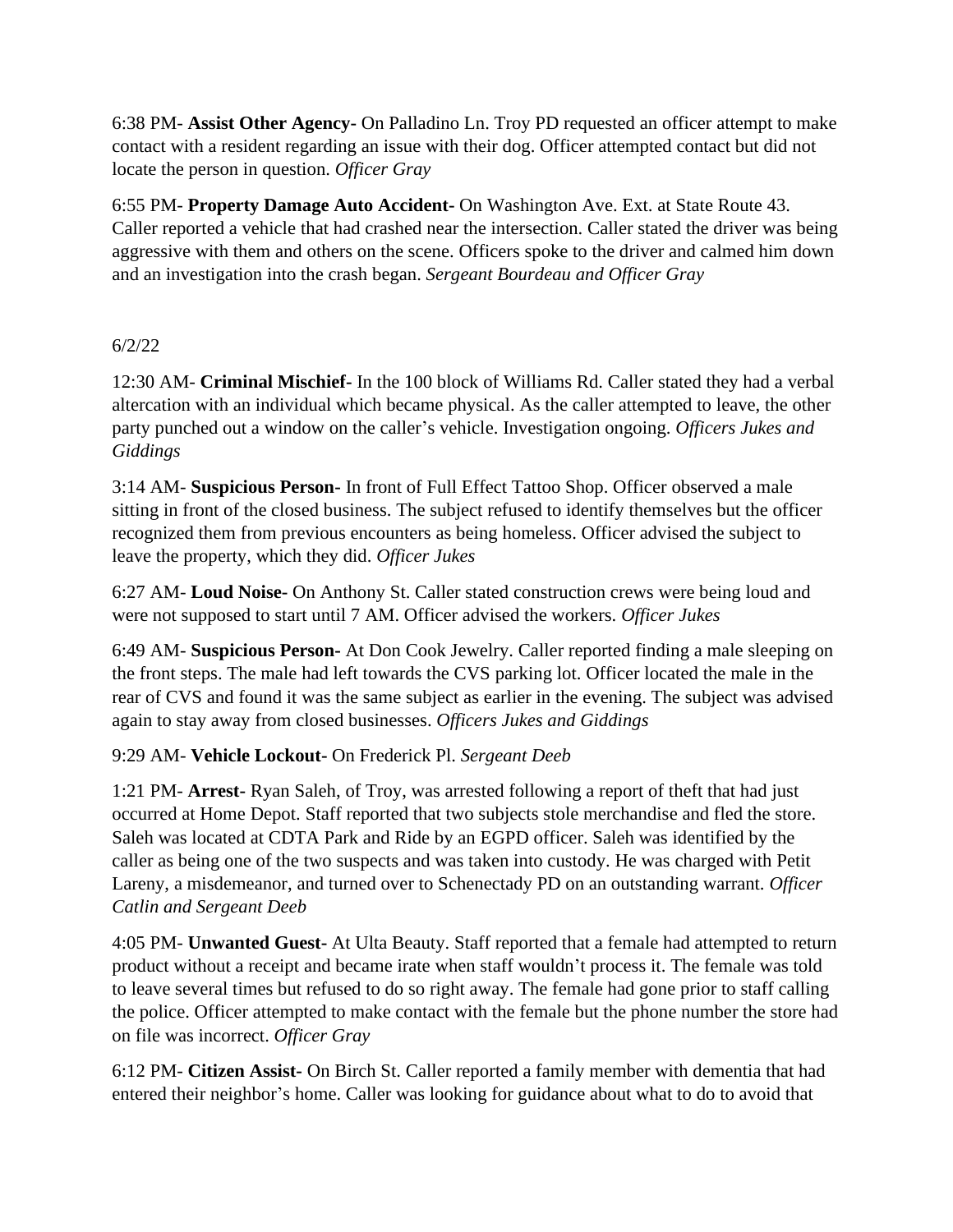from happening again. Officers spoke with the caller and the family member, determining that a mental health evaluation was needed. North Greenbush Ambulance transported the subject to Samaritan Hospital with an officer following. *Officer Gray and Sergeant Bourdeau*

11:40 PM- **Assist Other Agency-** On Vandenburgh Ave. at Morrison Ave. Troy PD requested units to block traffic at the location as they handled a hostage situation. *Officers Jukes, Giddings, and Sergeant Mears*

## 6/3/22

2:12 AM- **Fight-** In the 100 block of North Greenbush Rd. Colonie PD reported receiving a 911 call about a fight but the caller didn't give a location. Call mapping showed it to be in North Greenbush. Officers checked the area but did not locate anyone. Colonie PD checked the map further and found that it was actually in Menands. *Officers Jukes, Giddings, and Sergeant Mears*

7:15 AM- **Property Damage Auto Accident-** Bloomingrove Dr. at Williams Rd. *Officer Peasley*

10:31 AM- **Unwanted Guest-** On Leslie Ave. Caller reported seeing on their surveillance video that two males were in their house. Caller claimed not to know who the subjects were. As there had been a similar incident at the address a couple of weeks prior, officers believed it was the caller's ex-husband who was still an owner of the property. Officers located the subjects and confirmed it was the ex-husband and a realtor. Both parties were advised to go through their attorneys to schedule any further visits to the residence. *Officers Peasley and Gervais*

11:35 AM- **Fraud-** At the station. A resident wished to speak to an officer about a fraud where someone had changed their email account on file with the bank and signed up for unemployment under their name. Investigation ongoing. *Officer Peasley*

11:57 AM- **Property Damage Auto Accident-** In the Shoppes at Greenbush Plaza parking lot. *Officer Gervais*

12:18 PM- **Hazardous Situation-** On State Route 43 at the I-90 Exit 8 ramp. A tow company called to request traffic control assistance as they towed a disabled vehicle from the roadway. *Officer Gervais*

12:55 PM- **Larceny-** At the Stewart's Shop on Bloomingrove Dr. Staff reported a subject that had pumped \$20.25 in fuel and left without paying. Investigation ongoing. *Officer Peasley*

3:43 PM- **Larceny-** At TJ Maxx. Staff reported a larceny that had occurred at about 2:30 PM. One of the suspects had been involved in another larceny on May  $31<sup>st</sup>$  at that location. Investigation ongoing. *Officer Schrader*

3:48 PM- **Larceny-** At Home Depot. Staff reported a male that had stolen merchandise and threatened staff before fleeing on foot. Officers checked the area but did not locate the subject. Investigation ongoing. *Officer Schrader and Sergeant Mears*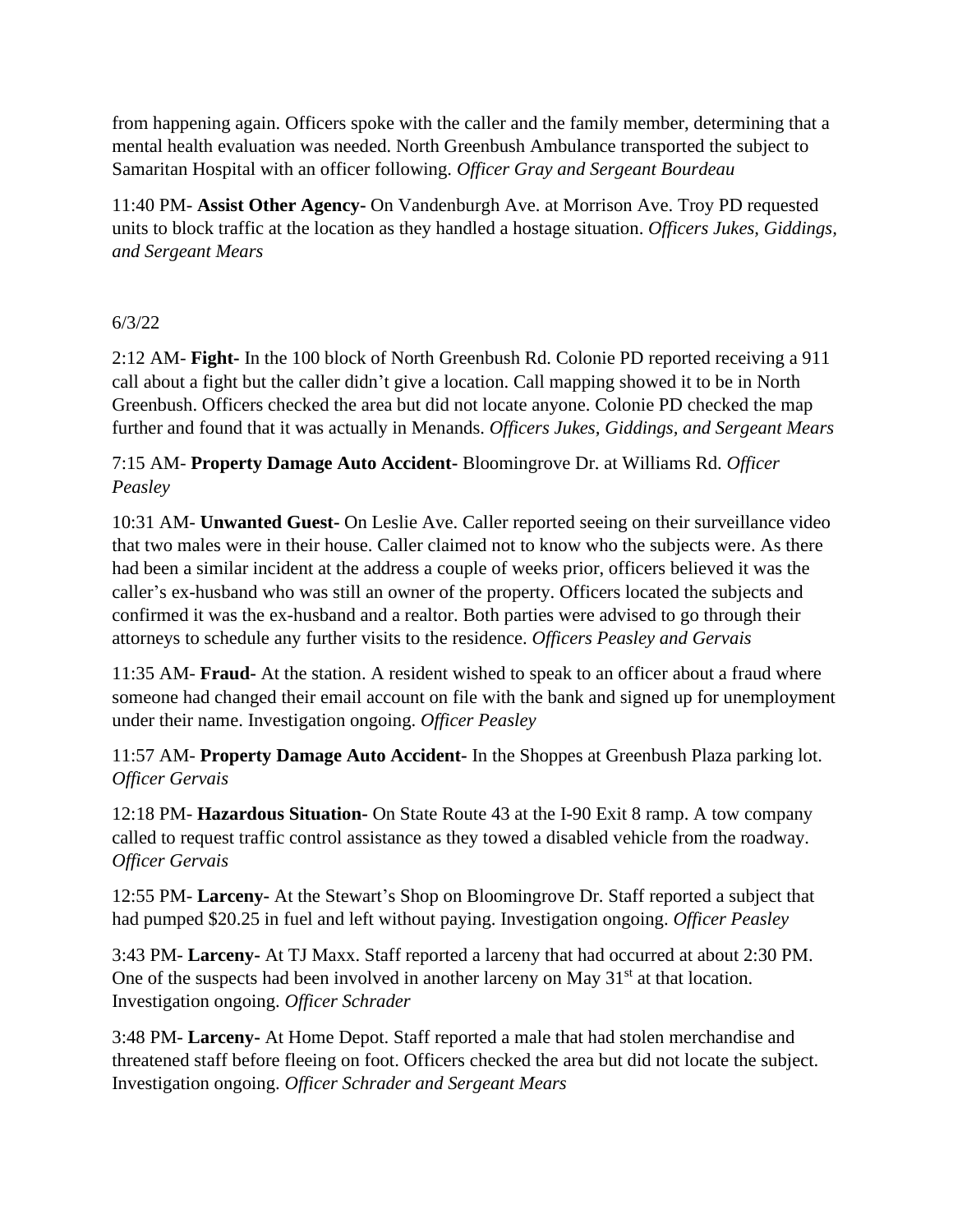4:28 PM- **Larceny-** At Home Depot. As officers were attempting to locate the suspect from the prior call, staff reported another subject that was concealing items. The subject fled prior to officers arriving. Investigation ongoing. *Officer Schrader and Sergeant Mears*

4:48 PM- **911 Hang Up-** At Shop Rite. Determined to be an issue with the landline phone system. *Sergeant Mears*

5:21 PM- **Loud Noise-** At the Stewart's Shop on Glenmore Rd. Caller reported what sounded like a person screaming in the rear of the building near the dumpsters. Caller couldn't tell if it was a person or an animal. Officer checked the area but did not hear anything or locate anything out of the ordinary. *Sergeant Mears*

8:02 PM- **Suspicious Person-** On North Greenbush Rd. at State Route 43. Caller reported seeing a female get out of her vehicle, walk barefoot across all lanes of traffic, and gently place a paper bag on the shoulder of the road before going back to her vehicle and driving away. Officers located the bag and determined that it contained garbage. *Sergeant Mears and Officer Schrader*

## 6/4/22

9:07 AM- **Hazardous Situation-** On Winter St. Ext. at Lorenzo Dr. Caller reported that someone had placed signs out making Lorenzo Dr. one way during the neighborhood yard sale. Caller did not believe that was legal and felt emergency vehicles would have difficulty navigating through the neighborhood. Officer checked the area and saw nothing of concern. *Officer Peasley*

9:08 AM- **Property Damage Auto Accident-** Snyder's Lake Rd. at Mohamed Farm Way. *Officer Peasley*

11:56 AM- **Animal Problem-** In the Van Rensselaer Square parking lot. Caller reported seeing a large dog in a vehicle with the windows up. Caller described the dog as being in distress. Prior to officer arriving, the caller called back to report that the owners had come out of the store and left the area. *Officer Gervais*

12:21 PM- **EMS-** At the station. A male had entered the police station yelling that there were two people overdosing in his vehicle in the parking lot. An officer was in the station and was able to administer Narcan immediately. Both subjects regained consciousness and North Greenbush Ambulance evaluated them. Both refused any further medical attention. *Officers Peasley and Gervais*

12:37 PM- **Hazardous Situation-** North Greenbush Rd. near South Rd. Caller requested assistance with traffic control as a disabled vehicle was blocking traffic. *Officer Peasley*

12:41 PM- **Hazardous Situation-** Evergreen Ln. at Main Ave. Caller reported a disabled vehicle blocking the roadway. Officer assisted the vehicle owner in removing the vehicle. *Officers Gervais and Peasley*